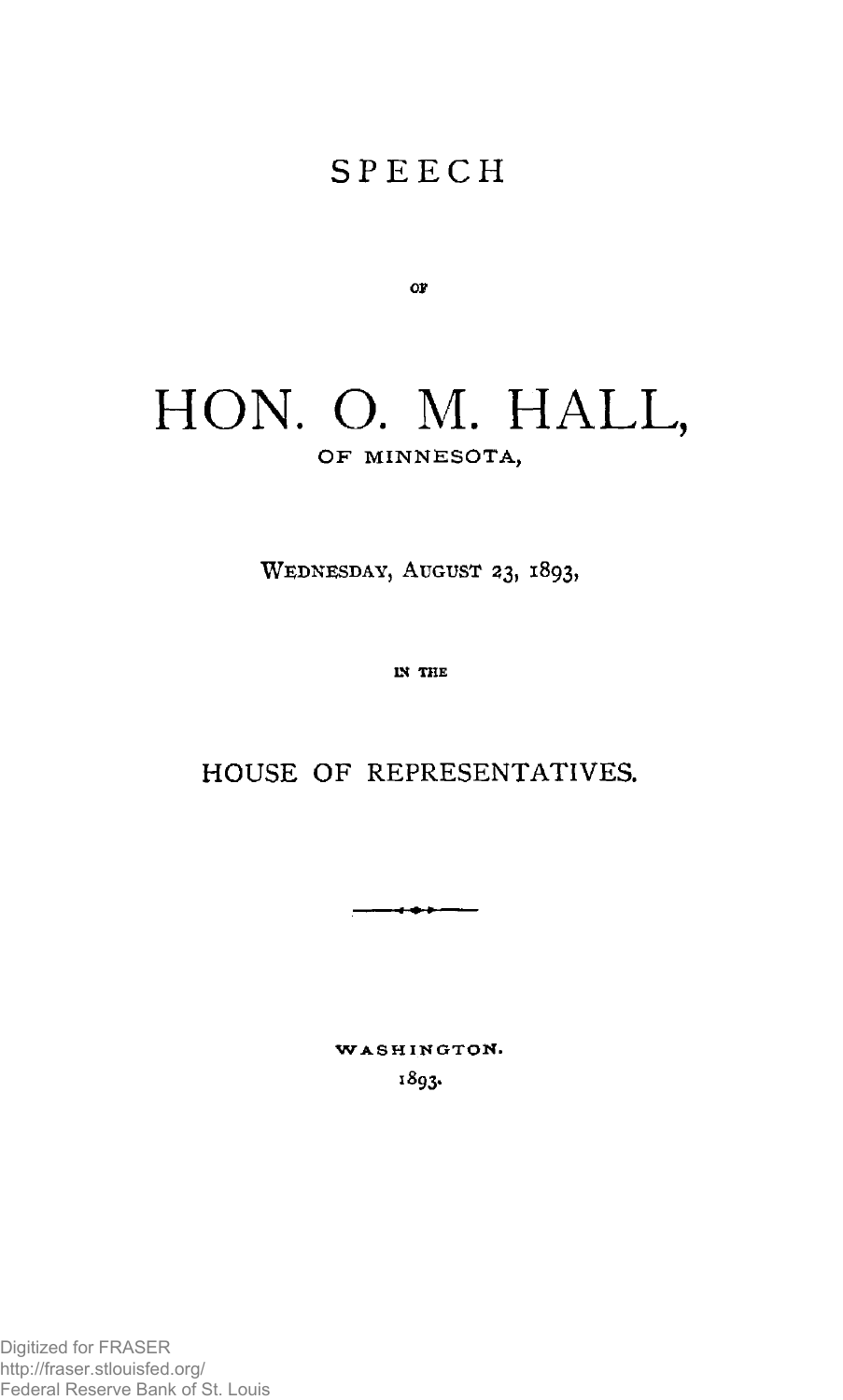## **SPEEC H OP HON 0. M. HALL .**

**The House having under consideration the bill (H. R. 1) to repeal a part of an act, approved July 14,1890, entitled "An act directing the purchase of sliver bullion and the Issue of Treasury notes thereon, and for other purposes"—** 

Mr. HALL of Minnesota said:

Mr. SPEAKER: " The times are out of joint." A country richer than all others in the variety and extent of its resources, stronger than all others in the intelligence, enterprise, and ingenuity of its people, greater than all others in its opportunities for individual effort and success, finds its resources stagnant, its enterprise clogged, its progress stopped by an impending financial crisis, dangerous in its present severity and terrible in its possibilities.

We are summoned in extraordinary session not to prescribe a remedy for all the ills which afflict the people's business, but to check—to stamp out the financial epidemic which is carrying distress and ruin to every threshold in the nation. Gentlemen tell us that before we can do this we must diagnose the disease. Over the writhing, dying patient these learned doctors consult, quarrel, and disagree in approved professional manner. The venerable practitioner from Ohio [Mr. GROSVENOR] and his boisterous associates from Iowa [Mr. HENDERSON and Mr. HEP-BURN] and from Illinois [Mr. CANNON] have diagnosed the case with great relish and self-satisfaction, and have reached the profound conclusion that the patient is suffering from too much fright and too little nourishment.

"Madam," said an eminent specialist, "your husband is afflicted with a complication of disorders which we are utterly unable to understand. But I assure you, my dear madam, everything will  $214$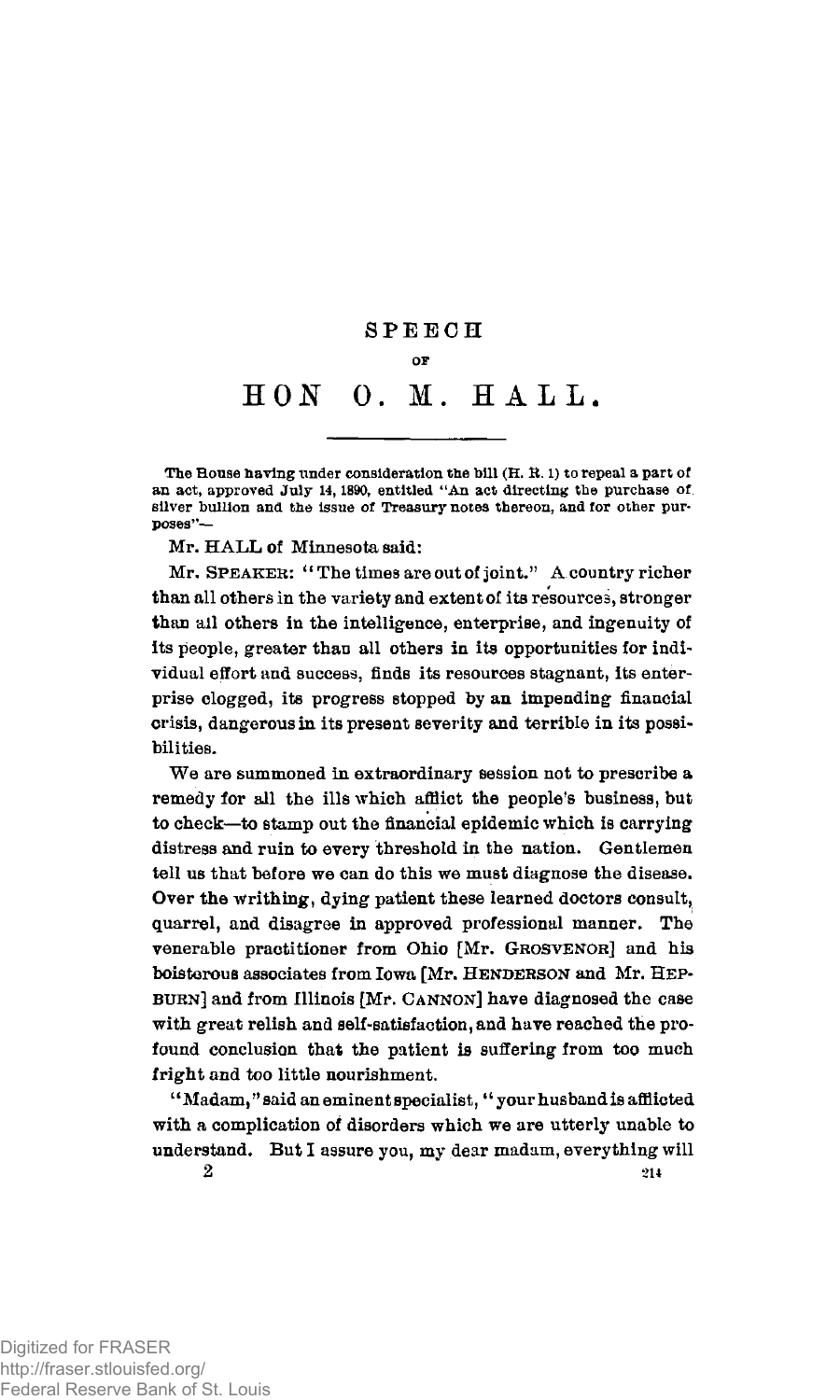be made clear and satisfactory at the post-mortem." [Laughter.]

These wise men, if I understand them, find nothing in the present alarming condition of the country except an all-pervading- fear of the early demise of McKinleyism. The financial distress, the suspension of banks, the hoarding and almost total disappearance of money, the failures of jobbing and commercial houses, the closing of factories, the bankruptcy of railroads, and the universal stagnation of all kinds of business are, in their judgment, mainly due to the fear that this Democratic Congress will in good faith carry out the tariff reform it promised the people.

"To this lame and impotent conclusion" does all their skill, wisdom, and experience lead them.

What quackery'it is! If these doctors had but looked into the eyes of the suffering patient, seen his coated tongue, felt his throbbing, feverish pulse, they would not have had the hardihood to speak .as they have.

The Almighty has so constructed humanity that in every age and in every country there are men whose patriotism is so diminutive and partisanship so intense that even in q, nation's distress and a people's suffering they can see nothing but an opporunity for factional gain and personal profit. To them and of them I can only say in the language of the venerable Senator from Massachusetts [Mr. HOAR] :

**No man whom the American people have trusted with any share of political power is entitled to be respected who approaches the duty of this hour**  in any partisan or sectional spirit or inspired by the desire to reap partisan **advantage from the puhiic calamity.** 

But let us diagnose the diagnosis of these wise men.

Sherman's silver law was passed in July, 1890. For twelve years prior thereto, under the Bland-Allison act, this country had been annually coining \$24,000,000 worth of silver into silver dollars of the average market value of 73 cents each. Over 400,000,000 of these coined dollars were then directly or indirectly in circulation as a part of the money of the country. The Sherman differed from the Bland-Allison law about as two drinks differ from one. It doubled the dose. It compelled the purchase and compelled, substantially, the coinage of twice as much silver as the Bland-Allison act. The shrewd financiers **214**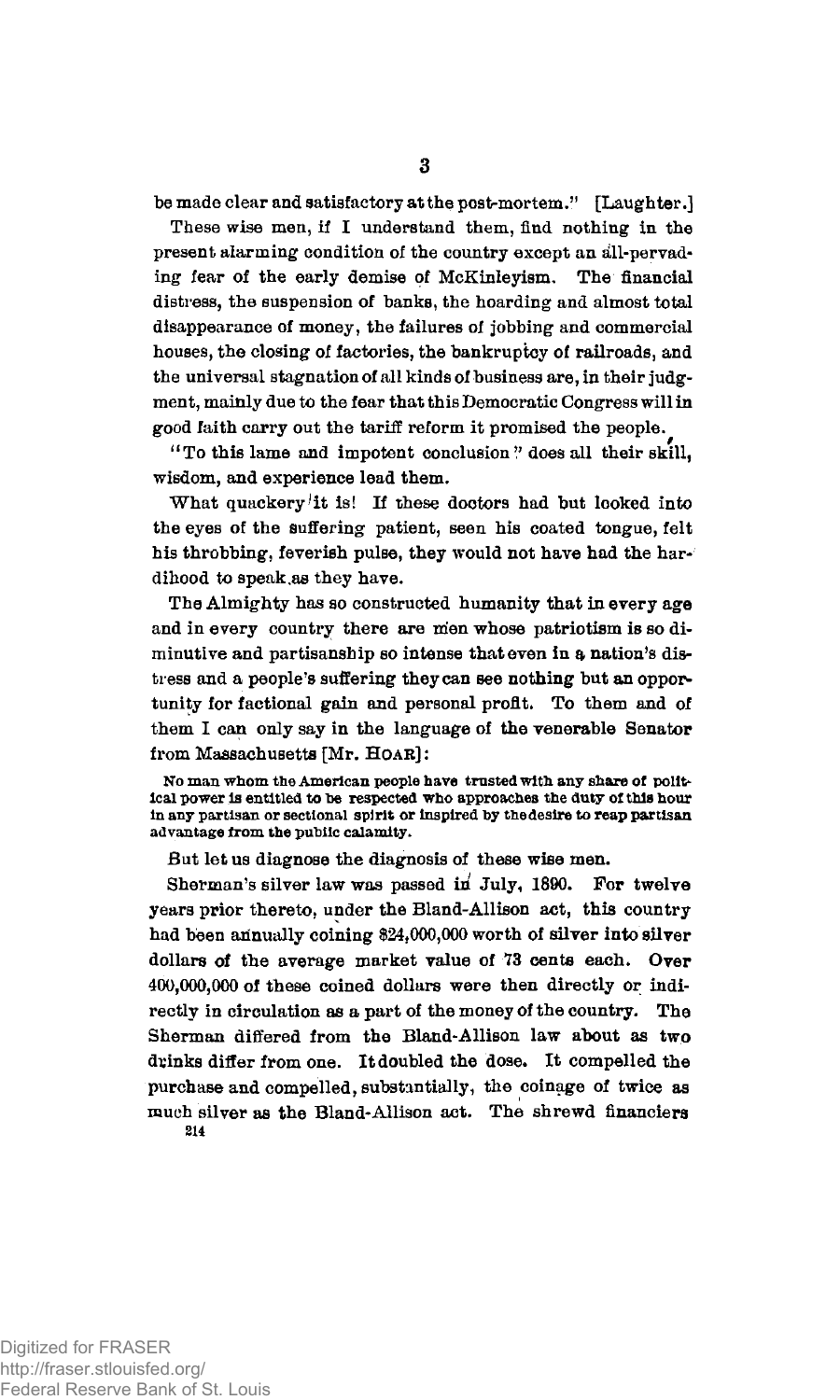of the world at once comprehended the ultimate effect of the law. They knew that it inevitably accelerated our speed on the down grade to silver monometallism. The wiping- out of the magnificent surplus which Mr. Cleveland left in the Treasury was additional cause of alarm.

I can not give you statistics, but every intelligent man knows that the great and rapid development of this country has not been solely due to our people. It is the British pound sterling and the Dutch florin in the hands of the enterprising Americans which has set this country spinning on the highway of development, to the astonishment and admiration of the world. Foreign capital borrowed at low rates of interest has created our railroads, opened our factories and mines, and developed our resources. No undertaking involving the use of large amounts of money could be successfully carried on without the aid of foreign money. Our own capital was too limited, our rates of interest too high to admit of this. But in the cheap markets of Europe we found cheap money. This we borrowed in untold millions and utilized it for our own profit and advancement.

To the people who lent us this money-to the Rothschilds, to the Jews, that marvelous race who are the bankers of the universe, Sherman's Jaw came as a threat of repudiation, an act of partial bankruptcy, an attempt to pay back the money we had borrowed in a debased currency, in clipped shillings of inferior •value. They began to draw in their loans, to unload our securities, and, worst of all, they refused to loan us more money.

At once upon the enactment of Sherman's law, gold began to go out of this country in large quantities. In the first fiscal year ending June 30,1891, our net export of gold was over \$68,000,000. and in addition we sent a net export of \$44,000,000 of crops and merchandise, in all, over \$112,000,000 to pay our called-in indebtedness.

In the next year ending June,1892, we had a net export of only a half million of gold, but we added to it from our magnificent crops of that year an export surplus of nearly \$216,000,000. Bid McKinley's law or the fear of its repeal have anything to do with this? Why this enormous payment of our called-in indebtedness oc-**214**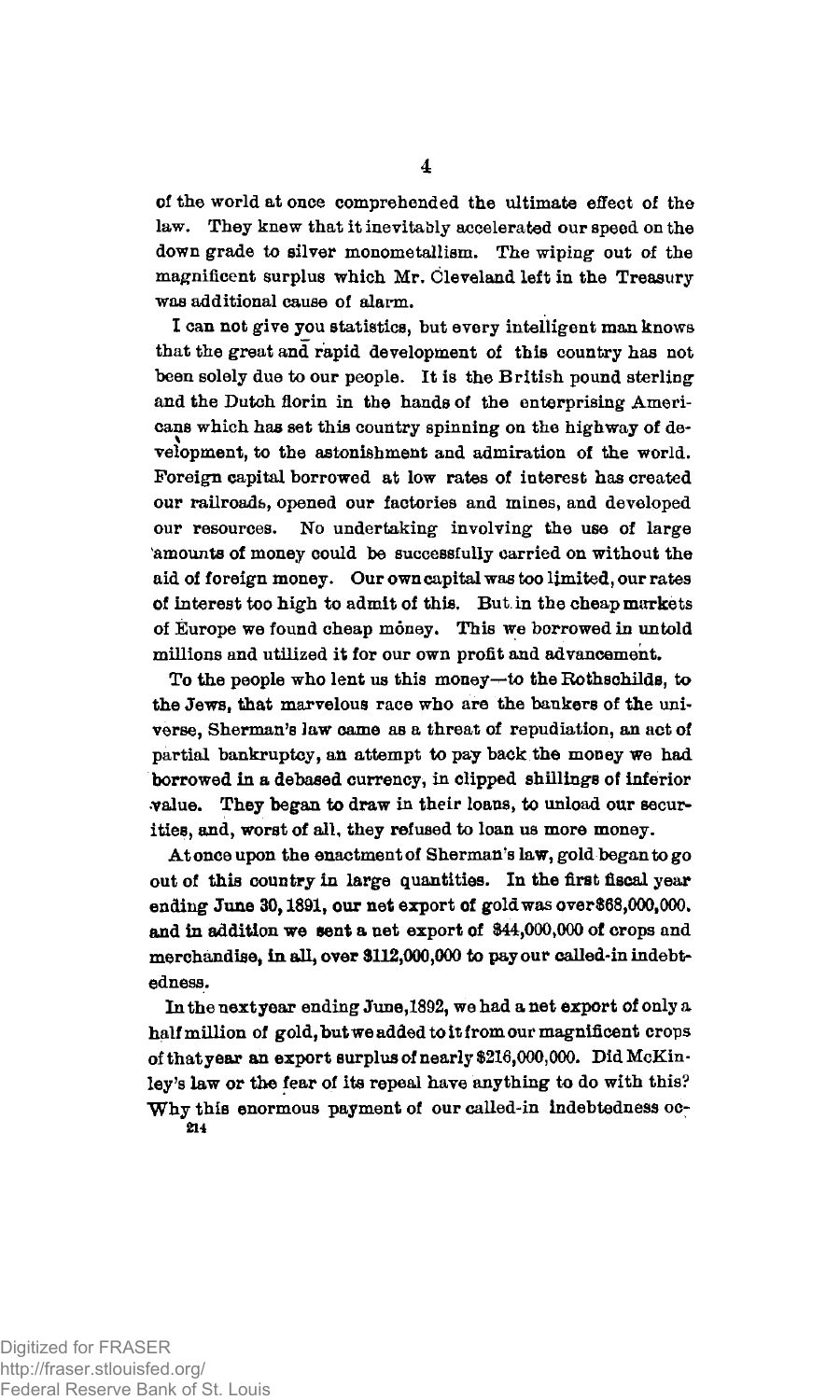curred while McKinleyism was triumphant; before the American people had rendered their verdict and passed sentence upon that felonious measure?

This distrust and lack of confidence on the part of European money-lenders speedily communicated itself to our American capitalists. They began to prepare for the coming storm by hoarding gold. The banks did likewise. All this time gold was flowing out of the Treasury, and only silver going in. It was apparent that the \$100,000,000 of gold held for redemption purposes must soon be encroached upon. Early in the fall of 1891, scarcely a year after the passage of Sherman's law, Ohio's magnificent plunger, then Secretary of the Treasury, announced that he stood ready to use the reserve "upon a pinch." For the first time since 1879 that reserve, the sheet anchor of all our currency, of silver as well as paper, was in danger. All this occurred before the Presidential election. How, then, doctors, could the fear of the repeal of the McKinley law have produced it?

When the people discovered that the bankers and capitalists were scared, they became scared themselves, and began to draw out their money from the banks and hoard it. They got but little gold, for the capitalists had already taken that. But they got currency and hoarded that, until it is almost literally true that there is no money in circulation. Whatever business is carried on consists of small transactions requiring currency of small denominations, and we consequently have the seemingly mysterious phenomenon of small currency at a premium.

From the New York Press, a leading Republican newspaper, I have clipped a column of disasters reported in a single issue twenty-six in all. They comprehend a variety of business establishments, protected and unprotected. This record of a single day tells of the failure of six banks, three railways, one packing-house, five mercantile houses, two board of trade brokers, one Chicago hotel, one large creamery, and only seven establishments which, by the wildest stretch of imagination, could be in anywise affected by a reduction of the tariff.

It is absurd to say that the banks are dependent upon tariff taxes; equally ridiculous to claim that a fear of the reduction **214**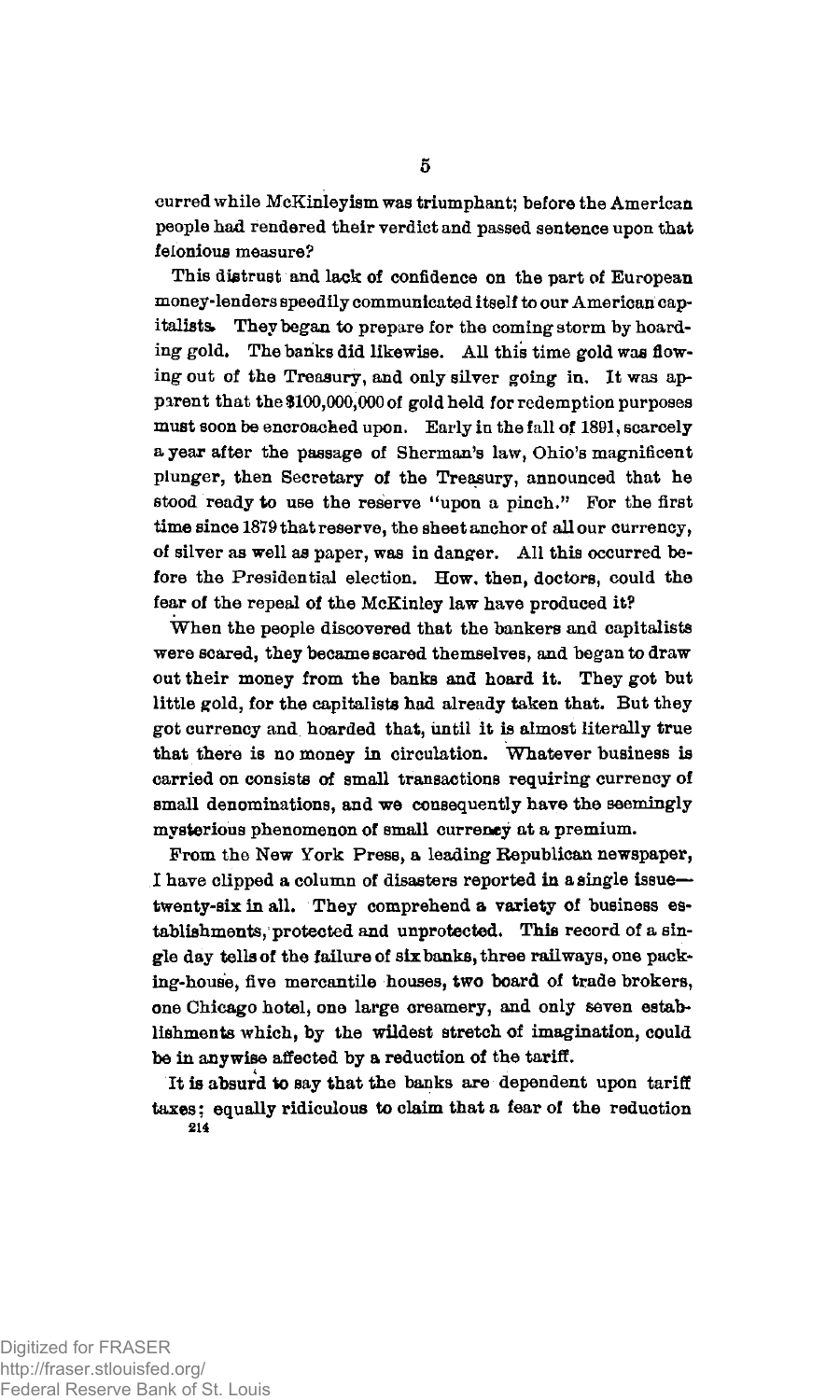of the cost of steel rails has bankrupted the railways; or of the tax on hog's bristles has closed the packing-house; or of that upon eggs has sent the hotel into the hands of a receiver. The mercantile houses, the brokers, and the creamery were not included in McKinley's distribution of illegitimate profits. And as this day's record is, so has the daily record been for two months past.

Probably the most reliable commercial journal in the United States is Bradstreet's. In a very recent number of that journal I find a list of 800 manufacturing establishments, employing onehalf million of people, which have closed since June 1. A large part of these are protected industries. Many of them, such as wagon factories, brick yards, common potteries, sewer and drain pipe works, and others of similar character are in fact wholly unprotected by tariff duties. Of these 800 establishments, according to Bradstreet's, 79 per cent were closed by reason of financial stringency, only 1 per cent claimed that its suspension was due to "a fear of impending tariff changes," and the others were closed for repairs, taking of invoices, or by reason of fire, etc.

If these learned doctors had looked into the columns of a daily newspaper or glanced at the commercial reports of any trade journal, they would not have had the temerity to submit to us a diagnosis so frivolous and absurd.

Here and there doubtless are a few vicious protectionists, enriched by tariff favoritism and reluctant to surrender the special privileges of profit which McKinleyism has given them, who are reckless enough to attribute the embarrassment which comes from a financial panic to a fear of tariff reform. But such men are few in number and worthless in character.

Later on, when we approach the great work of tariff revision, we shall have a howling wail from every protected cradle in the country. All the infants will scream in unison, and tears will flow by prearranged schedule. [Laughter.] The calamityshriekers from Pennsylvania will outdo their modest brethren from Colorado and Nevada. But it is too early for that now. They are not yet in politics. I do not regret that gentlemen **214**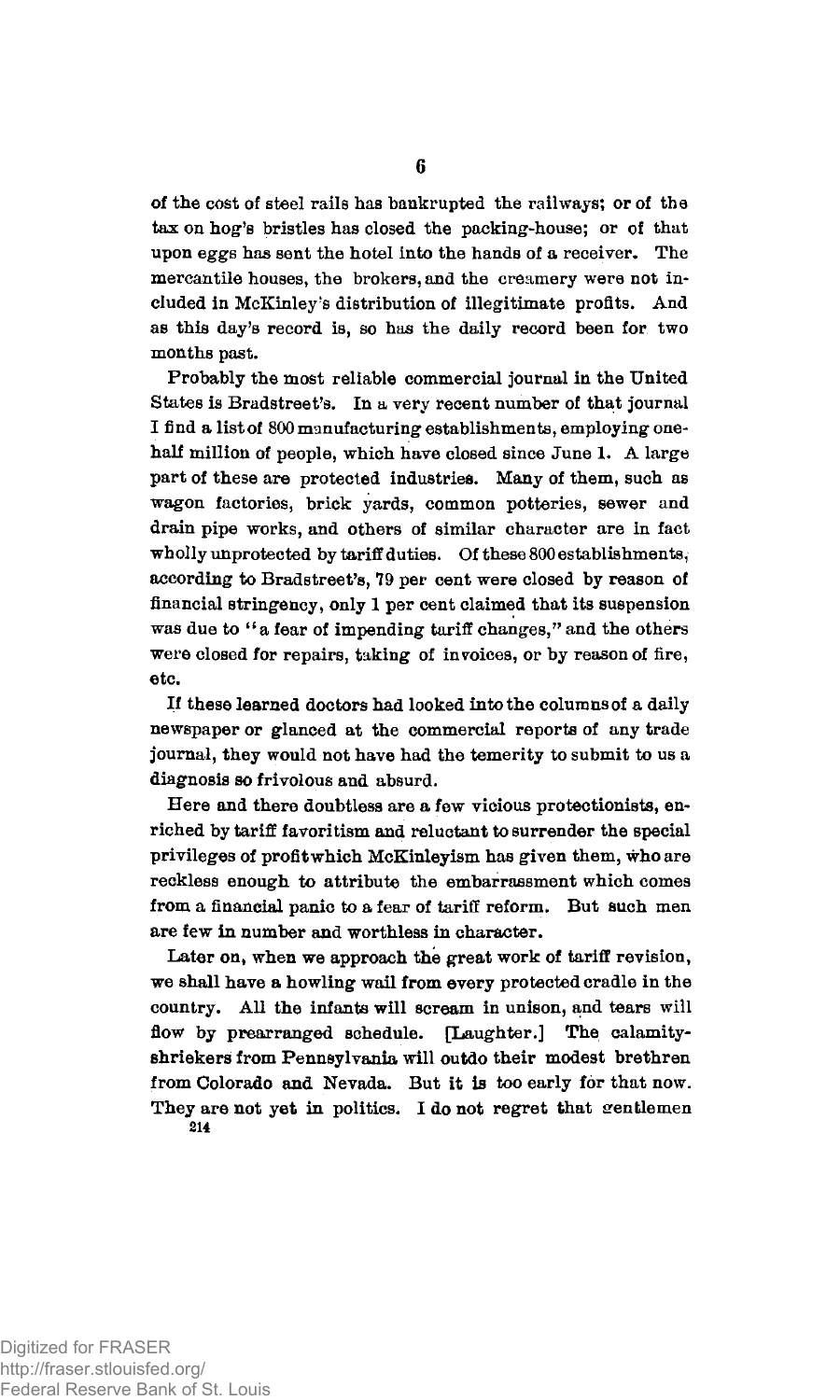upon the Republican side of this House have endeavored to make partisan capital out of the present distress. It is well that we have them, their diagnosis, fears, and predictions upon record.

In my judgment the unconditional repeal of Sherman's silver law will afford relief to the business of the country so swift and decisive that when this Congress enters upon the great work of tariff reform these prophets of protection will be so discredited by the failure of their present diagnosis that all the fears, prophecies, predictions, and threats they may then utter will be received with universal derision as " full of sound and signifying nothing." [Laughter.]

The undeniable truth is that our present financial distress is universal; that it penetrates every corner of the land and lays its paralyzing hand upon every industry, protected and unprotected. Wherever there is a business which depends upon bank deposits or borrowed money it has gone to the wall.

Such, Mr. Speaker, is the epitomized history of our greatest financial crisis. It commenced—the hoarding of gold, the money famine began—immediately upon the passage of Sherman's law. It was, in a measure, tided over and relieved by our unusual and enormous crops of 1891; it has now reached its culmination.

Doubtless many minor causes have contributed to it; I believe that our protective policy has so debauched and enfeebled our business system as to render it particularly sensitive to such attacks. I believe that the financial disturbances existing in South America, Australia, and to some extent in Europe, have more or less contributed to our own distress. But none of these, singly or combined, are sufficient to account for our present condition. It is self-evident and universally acknowledged that the direct cause of our distress is distrust and want of confidence in our ability to maintain the money of this country at a par with the international money of the commercial world.

The vaults and coffers of Europe are bursting with unusable money. It is worth only *li* per cent in London. Cheap as it is, it lies idle awaiting safe investment. Driven out of South America, frightened out of Australia, it has accumulated in mountainous hoards awaiting the call of him who will give good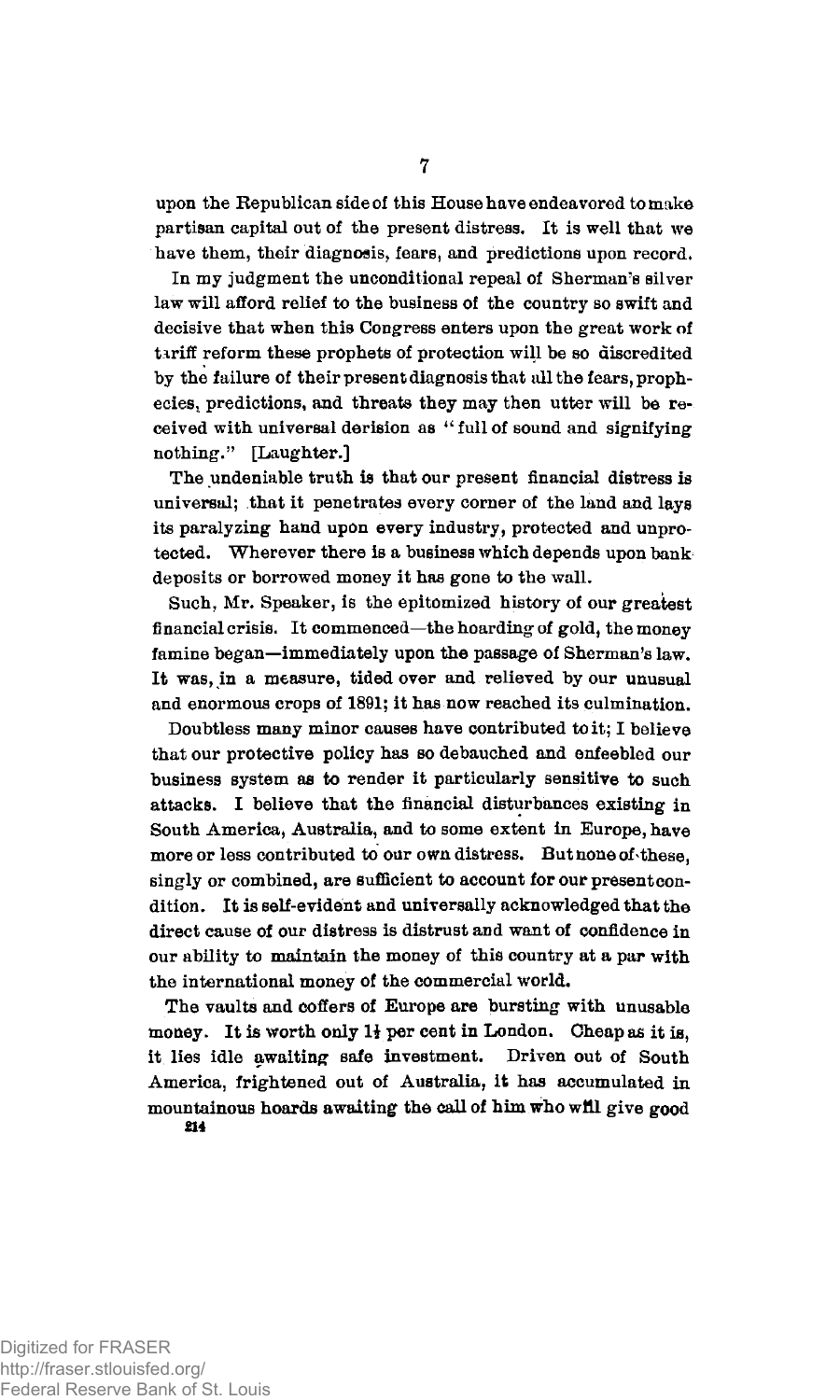security for its repayment. Here in the United States, in spite of our past financial idiosyncracies, Europe has found the best and safest field for investments.

But she loans us no money now, and is withdrawing that which we already have as fast as possible. True, within the two weeks past we have imported much gold. We are not borrowing it; we are buying it—sacrificing our securities and surplus crops at forced sale for gold. As it comes here it disappears as effectually as though the ship which brought it had gone to the midocean's bottom.

Never has there been such an opportunity for the immediate development of our railways, our manufacturing, mining, and industrial interests and the funding at low rates of our corporate and individual indebtedness. The cheap money of Europe cheaper than ever, before—is ours to hold and to use if we will but guarantee its repayment in the same kind of money in which it is loaned to us. But the financiers of the Old World will never send us gold and accept 53-cent silver tokens in payment. [Applause.]

I come from beyond the Mississippi, modestly representing one of the undeveloped States of the Northwest, a marvelous empire with almost boundless resources still slumbering in her virgin soil. Our lands are mortgaged; we need cheap money, not a depreciated currency, not clipped shillings, not a bankrupt's dollar, but low-priced, 'honest, cheap money to renew our mortgages and render agriculture profitable. We have growing manufactures; we need cheap money to operate and develop them. We have inexhaustible mines; we need cheap money to open and work them. We have large cities and prosperous villages; we need a network of railways over the State, connecting with great trunk lines, which will carry our surplus products at low rates to the seaboard. We stand at the fountain head of two great waterways connecting us with the Atlantic and the Gulf; we need steamboats and enlarged canals. Cheap money builds railways, canals, and steamships.

I have not the courage, Mr. Speaker, to look my intelligent constituency in the face and tell them by my vote that we have **214**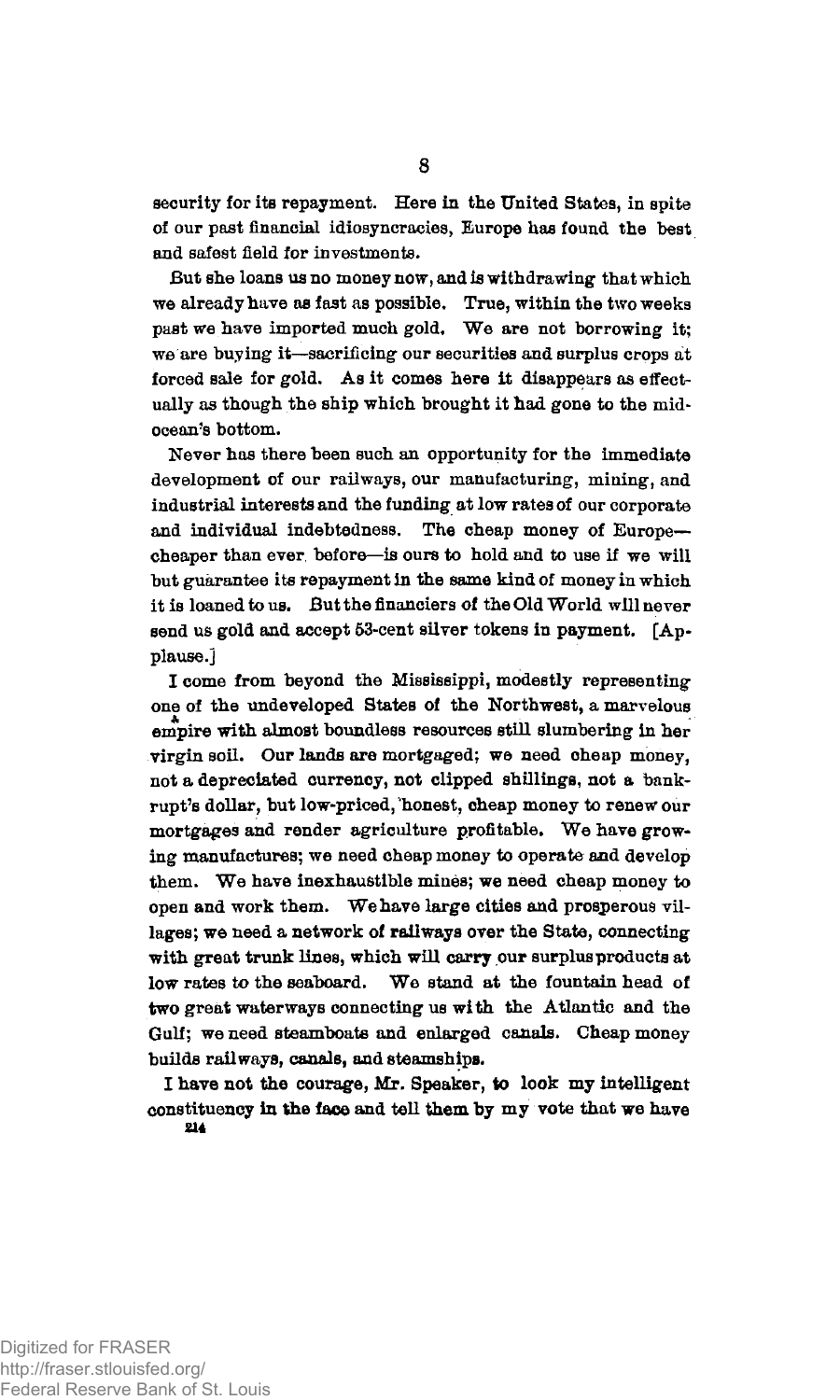locked out the cheap, low-priced money of Europe. For years *t* have been preaching to them the gospel of free trade. They sent and resent me here, because they believed in that gospel. Having challenged the right of the Government by its tariff legislation to exclude foreign competition from our home markets, I can not now aid in shutting out the low-priced money of Europe in order that the capitalists of Boston and New York may have a monopoly of the home money market. My political economy knows no such paradox as this. If anywhere on this round globe there is money to be had at lower rates of interest, I want my farmer constituents to get at it and to get it.

Sherman's law shuts the door in the face of every foreign investor; it warns him that if he sends gold into this country he will only receive depreciated silver in return. It shuts him out and leaves the great borrowing West and the borrowing South to the tender mercies of the Shylocks of Wall street and the bloodsuckers of New England.

To me this is a sufficient reason why Sherman's law should be repealed. It should be immediately repealed. Whether it is a wise or unwise measure, whether it is or is not the real cause of the existing distress, the people believe it to be so. Unquestionably it is the cause of the panic which prevails; and to appease the panic instantaneous repeal is necessary. It should be unconditionally repealed. For if you attach to its repeal any new financial scheme, any untried monetary experiment, you still leave in the public mind the doubt, distrust, and alarm which already exists.

The house is on fire. The first thing to do is to put out the fire. When that is done we can determine the extent of the damage and the nature of the repairs necessary. It is the height of folly to attempt to rebuild the roof while the smoke is pouring and the flames colling out of the second-story windows. The gentleman from Missouri [Mr. BLAND] tells us that he purposes to hold the Sherman law as a " hostage " for the enactment of a freecoinage law. What financial wisdom! \* He would take a chattel mortgage upon the conflagration as a security for the reshingling of the roof. [Laughter.]

**214**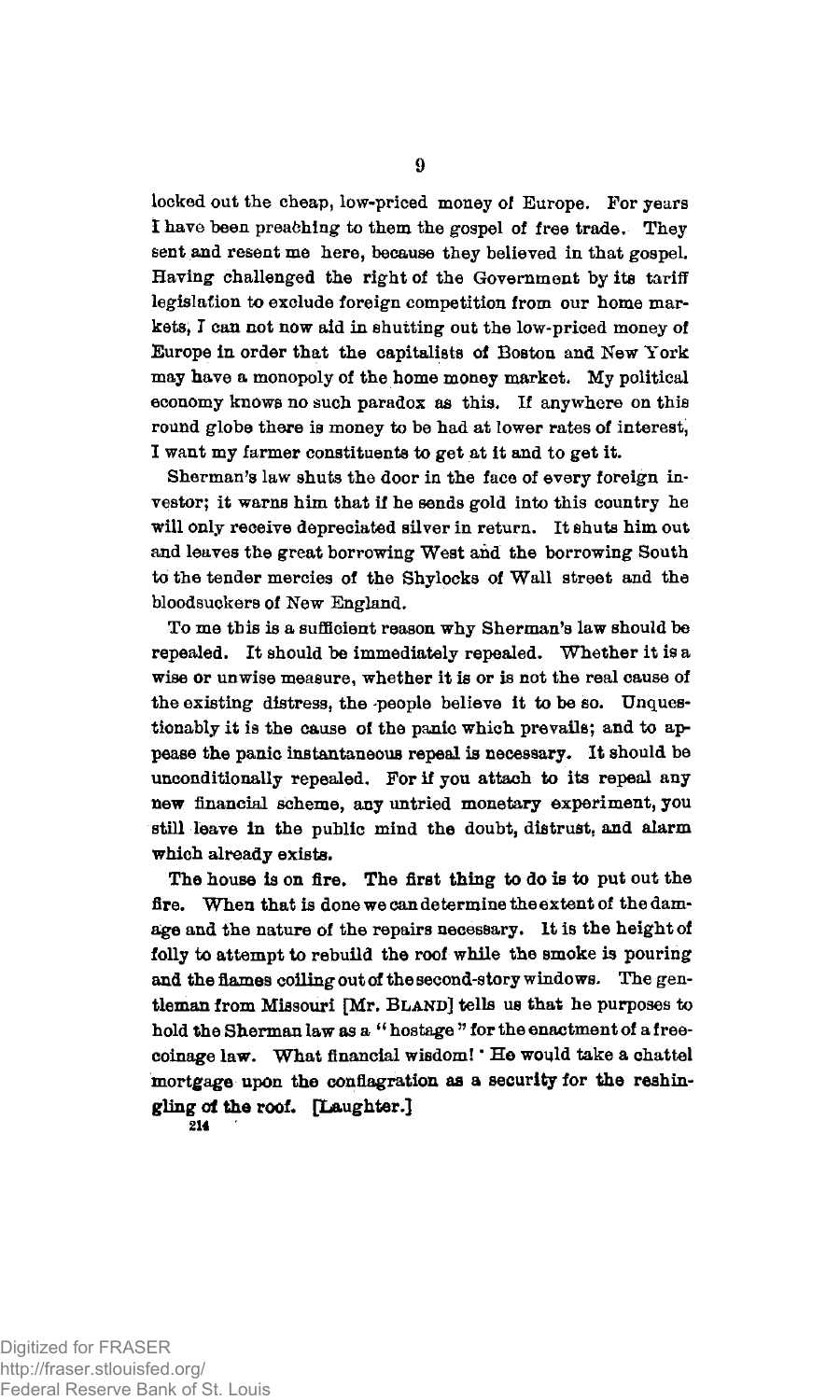The amendments offered to this bill are offered for the purpose of preventing the repeal of the Sherman law, and not with the expectation of securing free coinage at the hands of this Congress. It is a cunningly devised scheme to defeat by amendments a bill which can not be openly defeated.

Interesting as the subject is, I shall not enter into a prolonged discussion of the question of bimetallism, for in my judgment the only thing for us to consider is: Shall we stop buying 4,500,000 ounces of silver bullion per month with gold, or shall we exhaust our gold to accumulate silver?

Iam a bimetallist. I believe in the use of both metals as money. I believe that with certain restrictions and upon certain conditions both can be wisely and safely utilized as a circulating medium. But bimetallism does not mean two standards of value. There can not'be such a self-contradiction as a double or a triple standard. You can not say that 36 and 30 inches shall constitute a yard, but you can have yardsticks of steel, brass, wood, or tape. Each is a measure of length, but each must conform to the single standard of 36 inches. You can have a gold, silver, copper, or paper dollar, and if they are kept equal with each other they have equal purchasing,power and each is a dollar.

Gold, and gold alone, is the commercial, the international money of the world; Whenever any other kind of money comes in contact with it, it is measured, valued by gold. The price of silver bullion, of copper, of iron, is measured by gold. A grain of gold is the yardstick of the nations. It derives no additional strength from coinage or legal-tender laws; whether stamped by a nation's mint or not, coined or uncoined, it is the grain of gold which for more than a century has been the single common standard of value throughout the world, in every mart where civilized man trades with his fellow. We could not discard it if we wouid, unless, following the logic of McKinleyism, we maintained absolute nonintercourse with all the world.

We can utilize silver as money, not as a substitute for gold, but as an auxiliary and equal to it. The gold and silver dollars can be made equal to each other in three ways. I call attention to the fact that each of these three methods of equalization is

*m*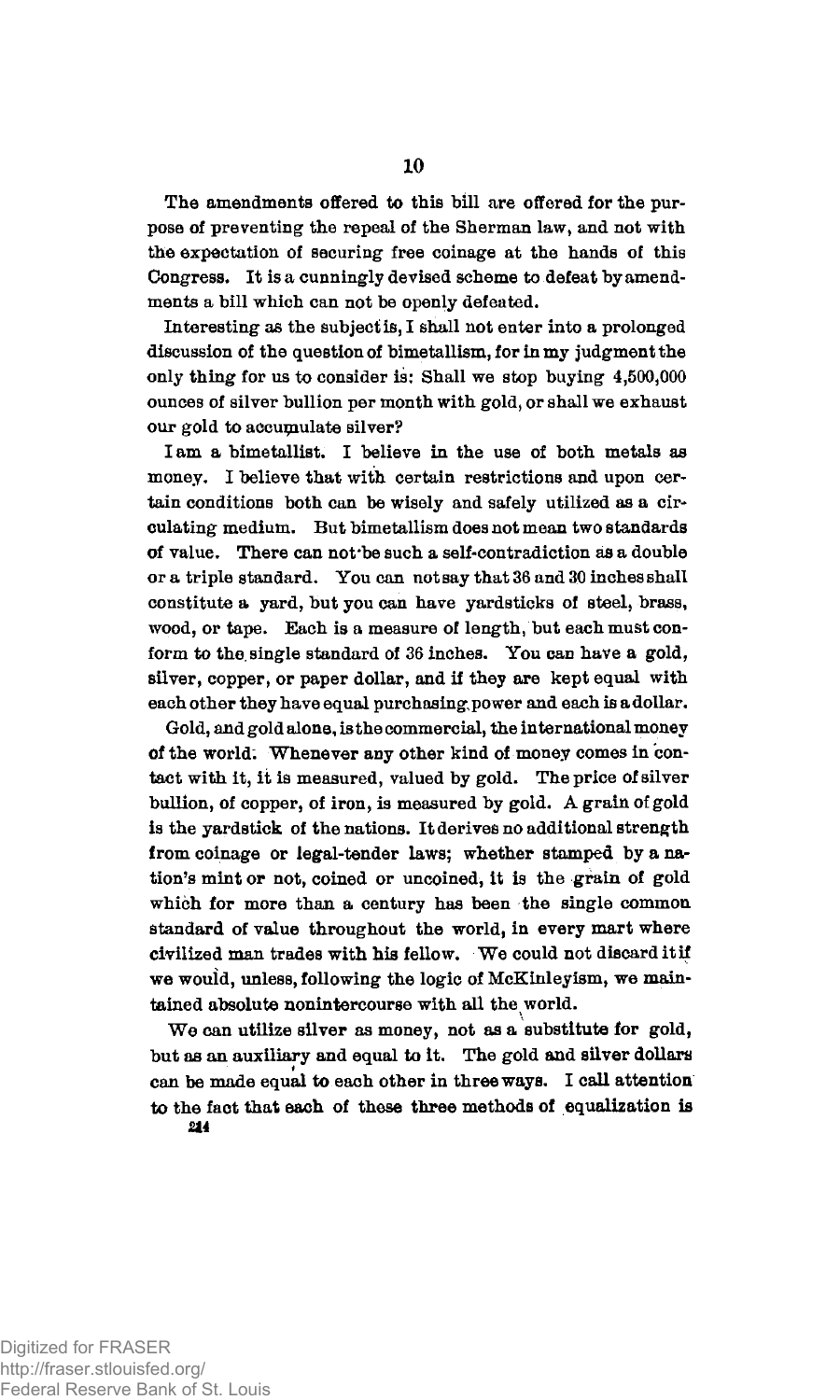specifically set forth in the last Democratic national platform. First, they must be of "equal intrinsicor exchangeable value," so that, put into the melting-pot, either one as commercial bullion would purchase the other in any of the world's markets. This equalization of the two dollars has been feasible at any time within the past twenty years.

If the advocates of free coinage had demanded a silver dollar containing a. dollar's worth of silver, instead of advocating a bonus or indirect bounty to silver mine owners, they would have succeeded. To-day, however, such coinage is utterly impracticable. India has closed her mints to the coinage of silver, and so unsettled the silver markets that no one can to-day predict the price of silver to-morrow. No ratio between the metals can be fixed at the present time which would last a week.

Second. Or, "be adjusted through international agreement." Undoubtedly by unanimous consent the nations of the earth can maintain whatever ratio they see fit to adopt.

Third. Or, "By such safeguards of legislation as shall insure the maintenance of the parity of the two metals and the equal power of every dollar at all times in the markets and in the payment of debts." Making both dollars a legal tender would give them equal power in the "payment of debts." The only way to make and keep them equal in the "markets" is to make them interchangeable—to redeem one with the other.

Since 1879, when specie payments were resumed, we have been able to do this by the accumulation of a large gold reserve in the Treasury. We have kept greenbacks, bank notes, silver certificates, Treasury notes, silver itself, at par with gold, because the Treasury has at all times been ready to exchange gold for them—to redeem them in gold.

All this time we have been and still are upon a gold basis, with gold as the single standard of value. But we have had bimetallism; we have used both gold and silver and paper, too, as money; we have maintained their equality in our own markets, at leact, by using them interchangeably and being at all times ready to redeem' the silver and paper with gold; we have maintained their debt paying equality by our legal-tender acts. From 1879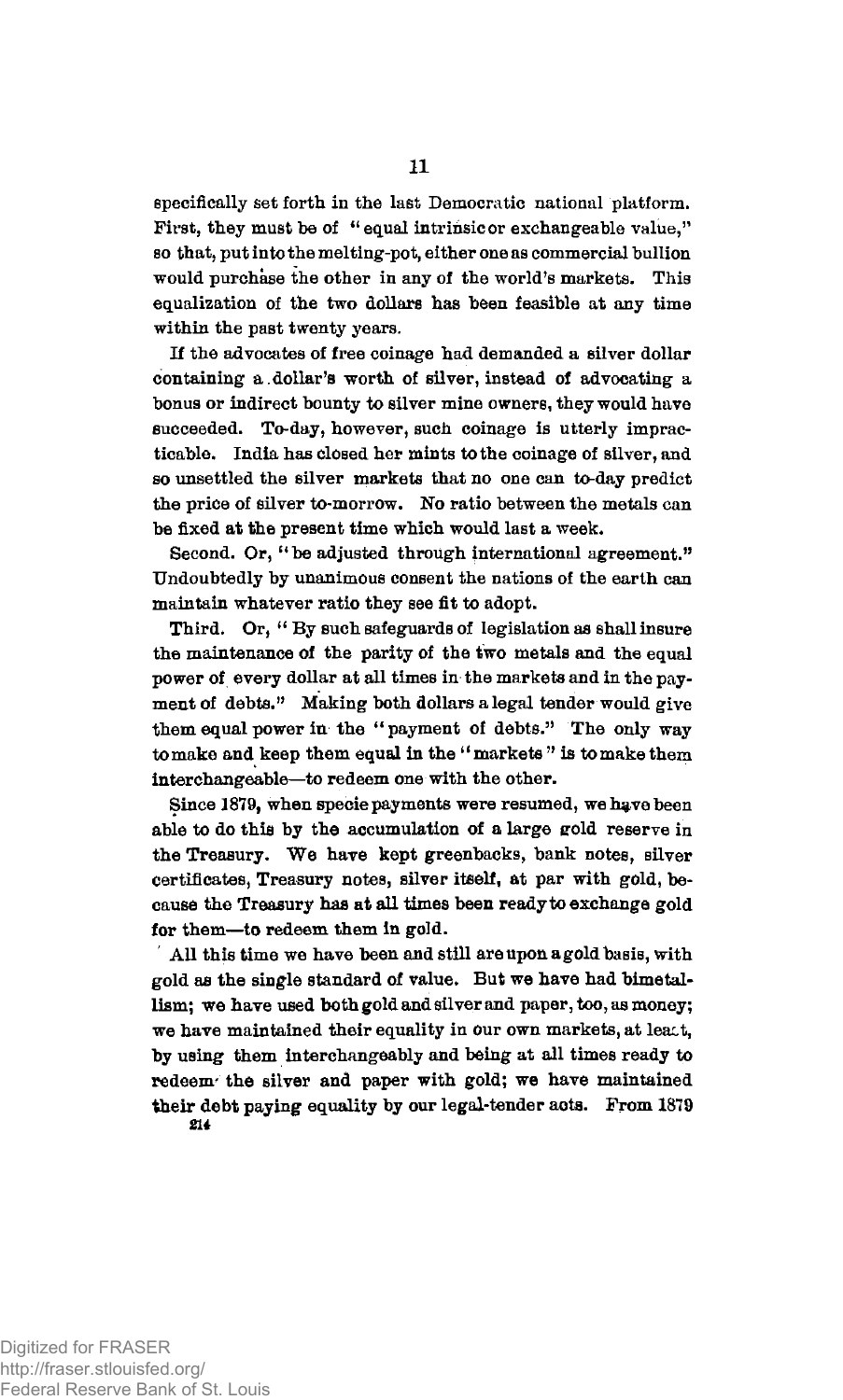to the last hour of the Harrison Administration a gold reserve of \$100,000,000 has been set apart and sacredly held in the Treasury as a fund pledged for the maintenance at par with gold of all our silver and paper money.

When Mr. Cleveland surrendered the Presidency to Mr. Harrison in 1885 an additional \$100,000,000 had accumulated in our vaults. This was our great surplus saved by an honest and economical Democratic Administration, and held as a further guarantee of the equality of all our money. When Mr. Harrison surrendered the Presidency to Mr. Cleveland in 1893 only a few pennies of the magnificent surplus could be found in the Treasury vaults.

Under the operation of Sherman's law since 1890 our silver and paper currency has increased and our stock of accumulated gold decreased to such an extent that the world has lost confidence in our ability to redeem the one with the other and thus maintain their parity.

We must either increase our stock of gold or stop increasing the currency redeemable in gold. If we fail to do one or the other of these things gold must necessarily become a mere commodity, purchasable with silver or paper, and the gold dollar will be worth in the market a premium equal to the difference in the commercial value between gold and silver bullion. We will no longer continue upon a gold basis, but we will sink to a silver basis upon a level with Mexico and China.

We are brought face to face with the problem whether we shall continue as we have been since 1879 upon a gold basis, or whether we shall Mexicanize our currency and sink to a silver basis. On a gold basis we can maintain bimetallism; we can utilize silver as a part of our money so long as we stand ready to redeem it with gold. On a silver basis we become monometallists; we drive all gold out of circulation, because we could not redeem a gold with a silver dollar. The cheaper coin can not purchase the dearer.

The pending bill stops the further increase of Treasury notes issued in purchasing silver. If it fails to pass, it still remains the duty of the Government to maintain the parity of gold and **214**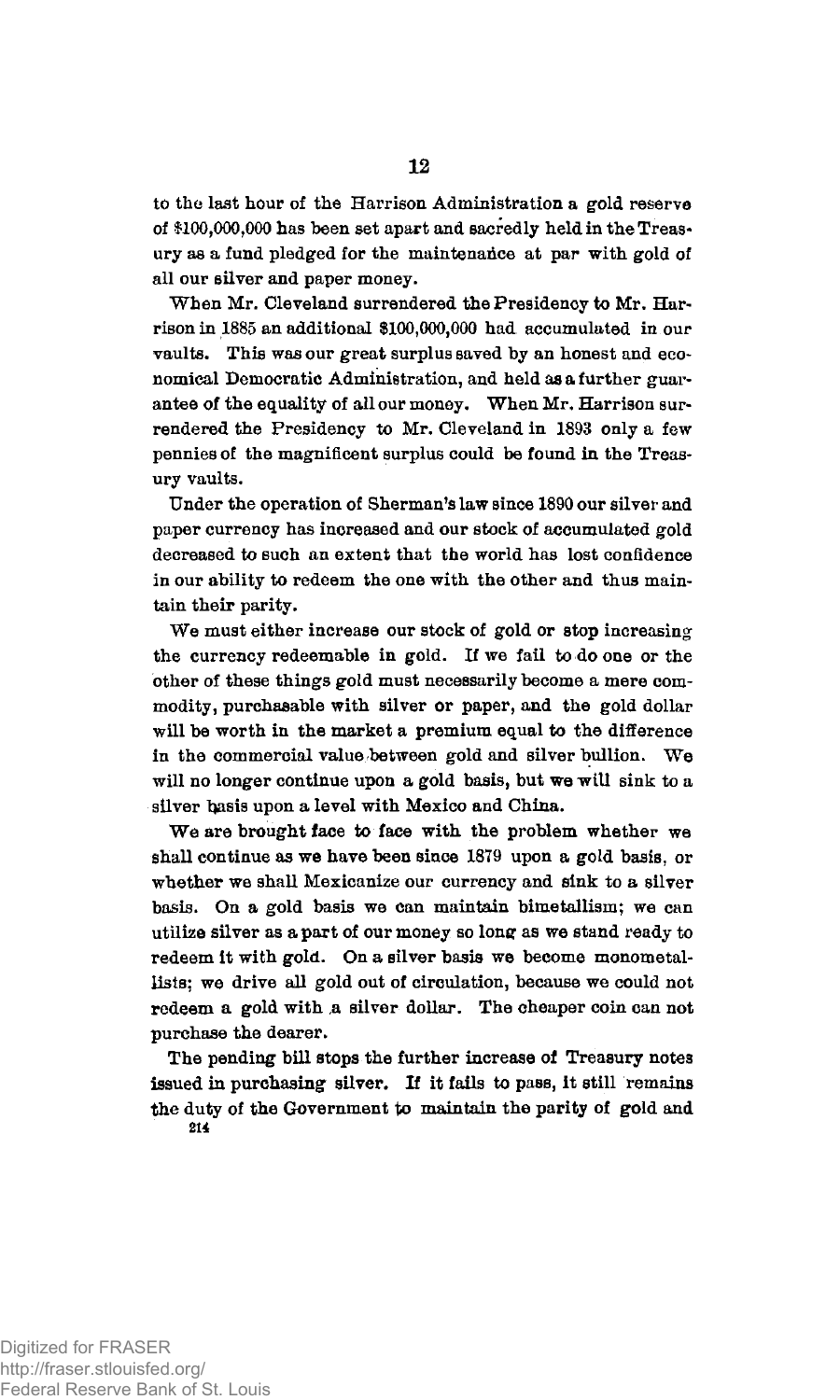silver as required by Sherman's law. The only way to do this is to increase the gold reserve in the Treasury. To do that we must sell bonds and increase the national debt.

I shall not now pause to discuss the much-mooted problem as to whether or not under the resumption act of 1875 the Secretary of the Treasury has authority to issue bonds and purchase gold for redemption purposes. In the conflict of opinion which exists upon that question, I shall assume that in the stress of a great emergency he might be justified in giving that act such a construction aa to authorize an issue of bonds, for in no other way would it be possible for him to carry out the declaratory clause of the Sherman law " that it is the established policy of this country " to forever maintain the parity of our gold and silver dollars.

The heart of the question before us is not the free coinage of silver, for the enactment of such a law by this Congress is a recognized impossibility, but whether we shall stop buying silver or issue bonds and accumulate gold to maintain the parity of the two metals, as the law requires.

The estimated stock of coined gold in this country is \$604,000,- 000, or \$9.01 per capita. Only \$100,000,000 of this is in the Treasury; the balance is withdrawn from circulation and hoarded by the people. Our stock of coined silver (including the bullion purchased under the Sherman law) is \$615,000,000, or \$9.18 per capita. We have more silver than gold in circulation. No one proposes to touch the silver we now have. It is not to be demonetized or "struck down." It is to be left standing as a part, and a large part, of our circulating medium.

When we recall the fact that only about 8,000,000 silver dollars were coined by this Government in all the years prior to 1878, when the Bland-Allison silver law was enacted, and that 607,- 000,000 Bilver dollars have been coined since 1878, under the Bland-Allison and the Sherman laws, can it be fairly said that we of this generation have been unfair or unjust towards silver? When we keep in circulation a larger amount of silver than of gold are we not in the true sense of the word bimetallists; do we deserve to be stigmatized as " gold bugs " in the hire of Great Britain?

**214** 

Digitized for FRASER http://fraser.stlouisfed.org/ Federal Reserve Bank of St. Louis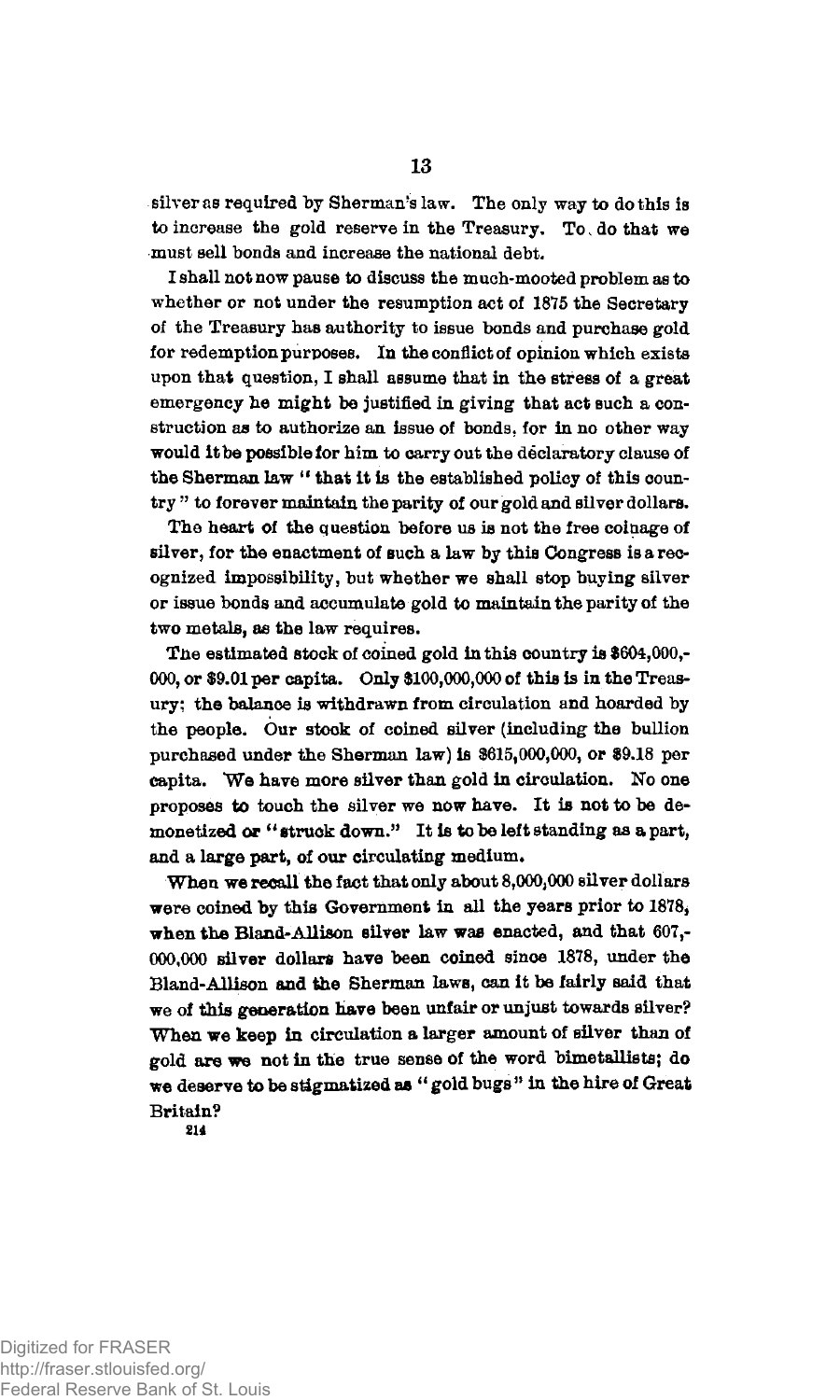France has in circulation \$800,000,000 of gold and \$700,000,000 of silver. She maintains the parity of gold and silver by redeeming her silver in gold. Our purpose is to follow the example of France—to maintain bimetallism by keeping the relative amount of gold and silver in circulation equal to each other. France has \$100,000,000 more gold than silver; we now have \$11,000,000 more silver than gold.

The Sherman law and the McKinley law were the twin monstrosities of the billion Congress. In each is to be found the same principle, but a different method, of protection—of special legislation for the benefit of interested parties. As McKinley gave to Carnegie and to such as Carnegie a home market for the product of their mills, so did Sherman give to the mine owners a home market for the product of their mines. Both laws were passed for the direct purpose of assisting influential capitalists in their private business—of giving them large and illegitimate profits. They are both based upon the same political theories, they emanated from the same source, they were enacted by the same Congress, they received the solid vote of the Republicans in both Houses, they were approved by a Republican President.

If, Mr. Speaker, I was disposed at such a time as this to indulge in remarks of a partisan character no subject could be more tempting than that now under consideration. But, in my judgment, the condition of affairs is altogether too serious and threatening to justify discussion of that character. It matters not where the responsibility for the law which has produced these conditions may lie, the duty of this hour and this Congress is to at once and unconditionally repeal the Sherman law, and give to ourselves and to the world restored confidence in the stability and integrity of the American dollar, be it of gold, silver, or paper.

I listened to the eloquent gentleman from Nebraska [Mr. BRYAN] as he told us the enchanting story of the drummer-boy of Marengo. Pardon me if I inclose his charming picture in the rude frame of my remarks.

Mr. BRYAN said:

**Muehltoach relates an incident in the life of the great military hero of**  214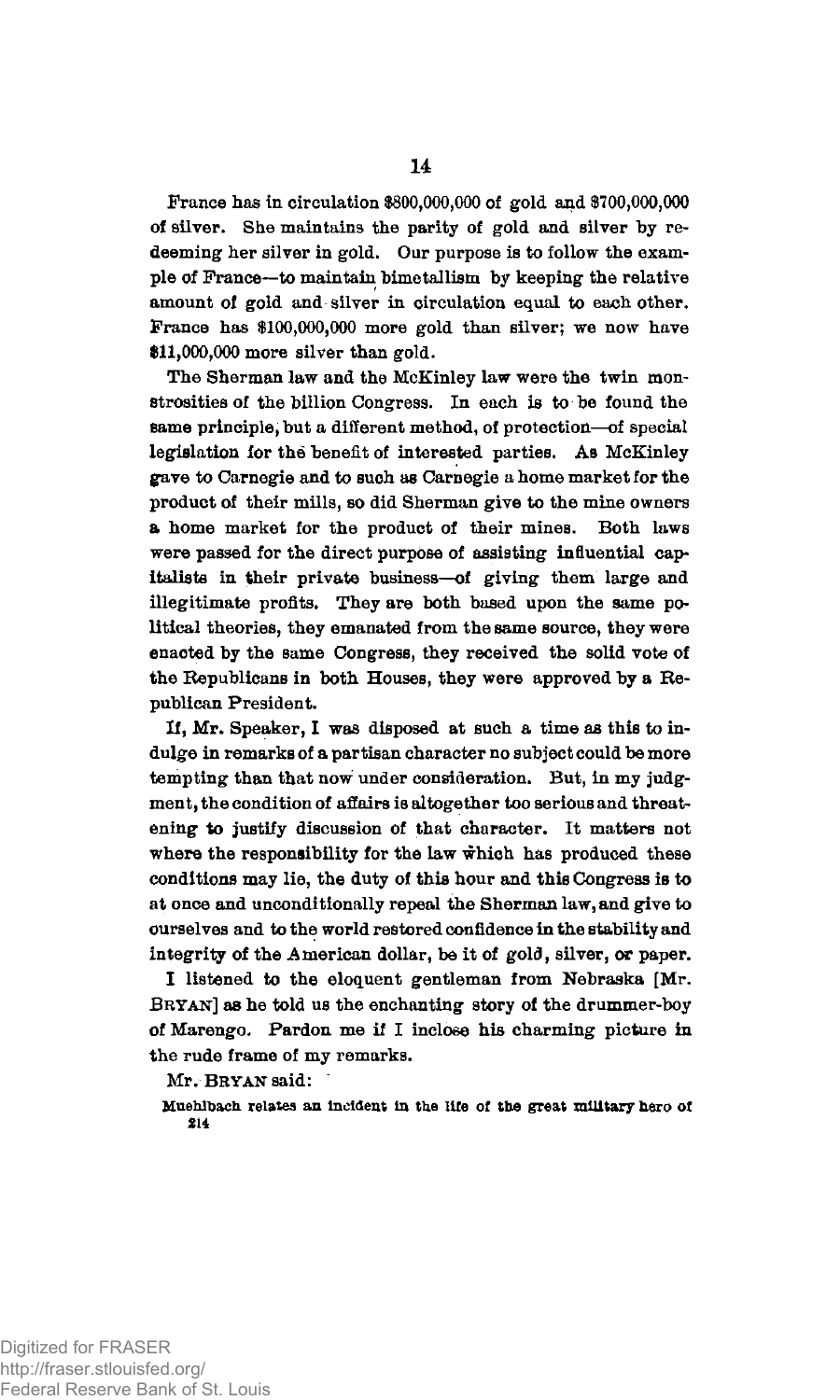**France. At Marengo the Man of Destiny, sad and disheartened, thought the battle lost. He called to a drummer hoy and ordered him to heat a retreat. The lad replied; " Sire, I do not know how. Desaix has never taught me retreat, hut I can heat a charge. I heat that charge at the Bridge of JLodi; I heat it at Mount Tabor; I heat it at the Pyramids: Oh, may I heat it here!" The charge was ordered, the battle won, and Marengo was added to the victories of Napoleon. Oh, let our gallant leader draw inspiration from the street gamin of Paris.** 

I do not know, sir, that historical accuracy is at all essential to a free-coinage speech; but as a student of correct history I deeply regret that my friend should have torn from the gallant Desaix the laurels he won at Marengo, and plastered them over the cropped head of a Parisian gamin. [Laughter.]

I am sure my friend is mistaken both as to the time and place of the incident to which he refers. If memory fails me not, it was upon another field and on that dread, eventful day in June, 1815, that the historic drummer-boy was summoned into the war councils of the great emperor.

All day long Napoleon had hurled his veteran forces against the British guards upon Mount St. Jean; the grenadiers, hardened by Moscow's terrors, had been driven back in irreparable disorder; the steel-clad cuirassiers who decided the day at Austerlitz had been shattered and crushed in the storm of battle; even the invincible Old Guard, with Ney at its head, had reeled, hesitated, and fled under the fire of the unbroken squares; far to the east, through the shimmering dust-clouds, came the gray mustaches of old Blucher and his sturdy Prussians. The field of Waterloo was irretrievably lost. The time to retreat had come. The battle was lost; it was time to save the army.

Then it was that Napoleon drew inspiration from the street gamin of Paris. [Laughter.] Confident still in his destiny and bewitched by the rub-a-dub-dub of the little drummer-boy, he ordered the remnant of the guard to charge. Side by side with Cambronne and surrounded by the heroes of a hundred victories, he went in himself; and he came out, so Hugo says, "the mighty somnambulist of a shattered dream." [Laughter.]

Years afterwards, on St. Helena's stormy isle, chained like Prometheus to the ocean rock, unwritten history says the great Corsican fought his battles over again, and in tremulous accents **214**